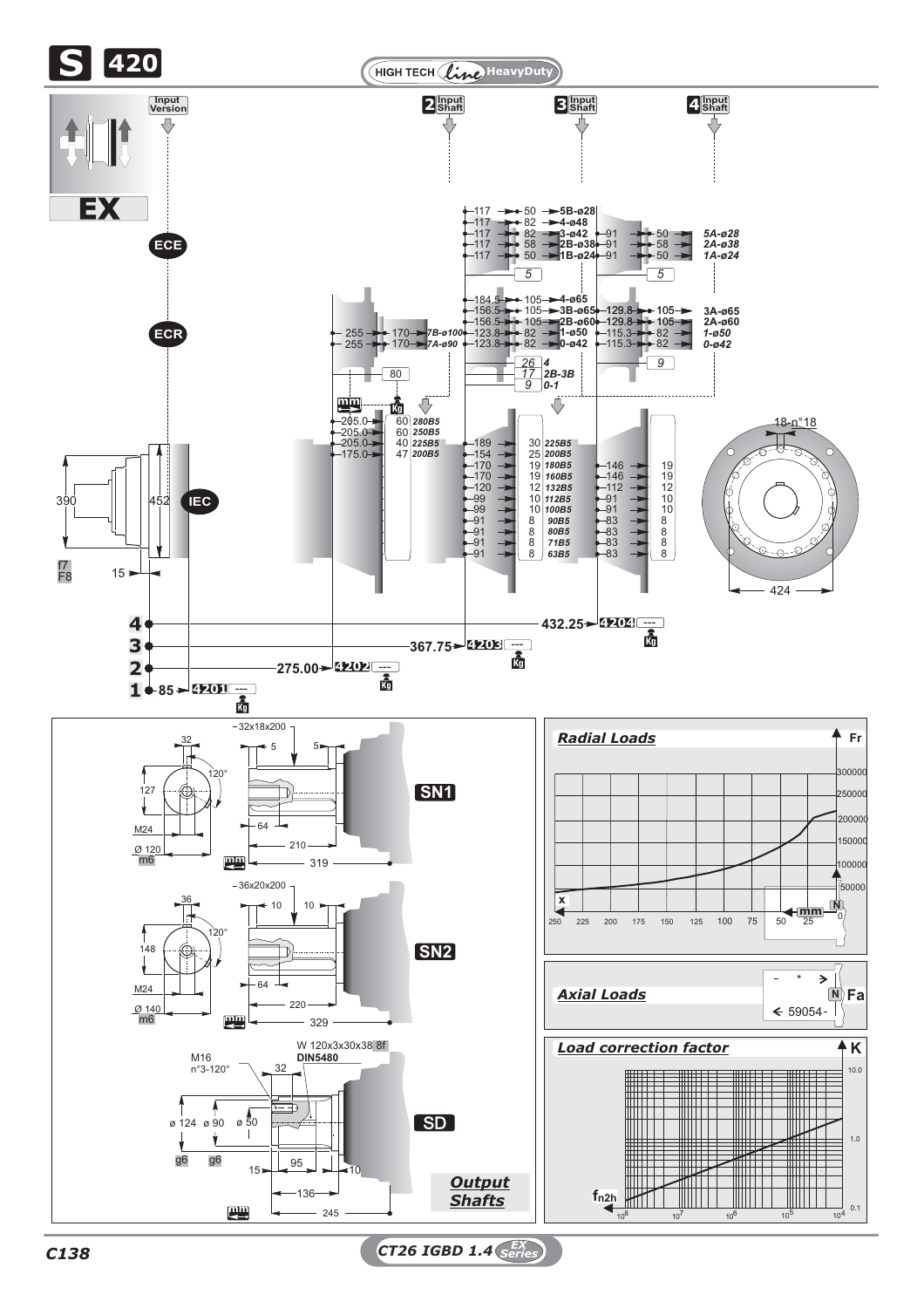



*CT26 IGBD 1.4 C139 EX Series*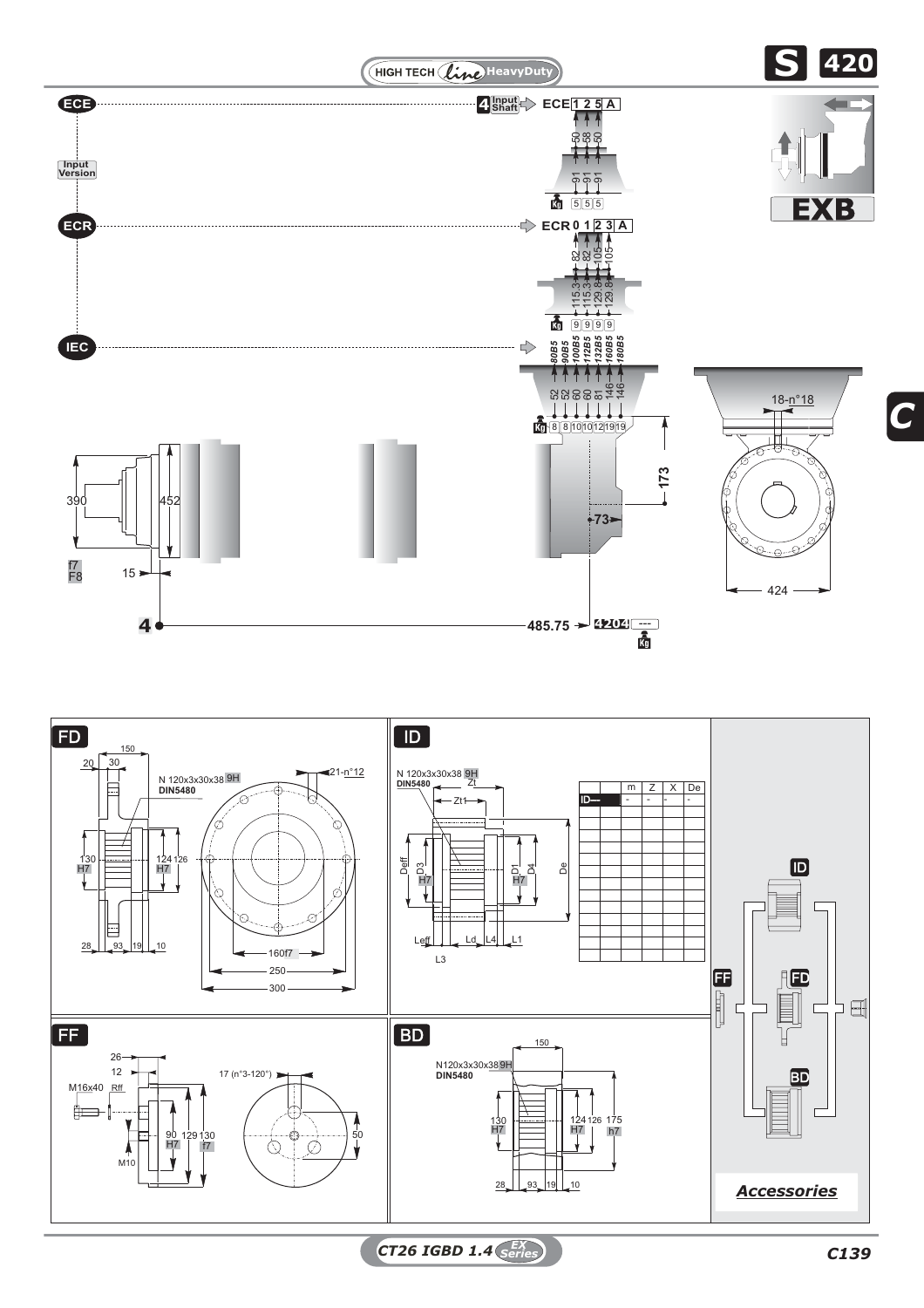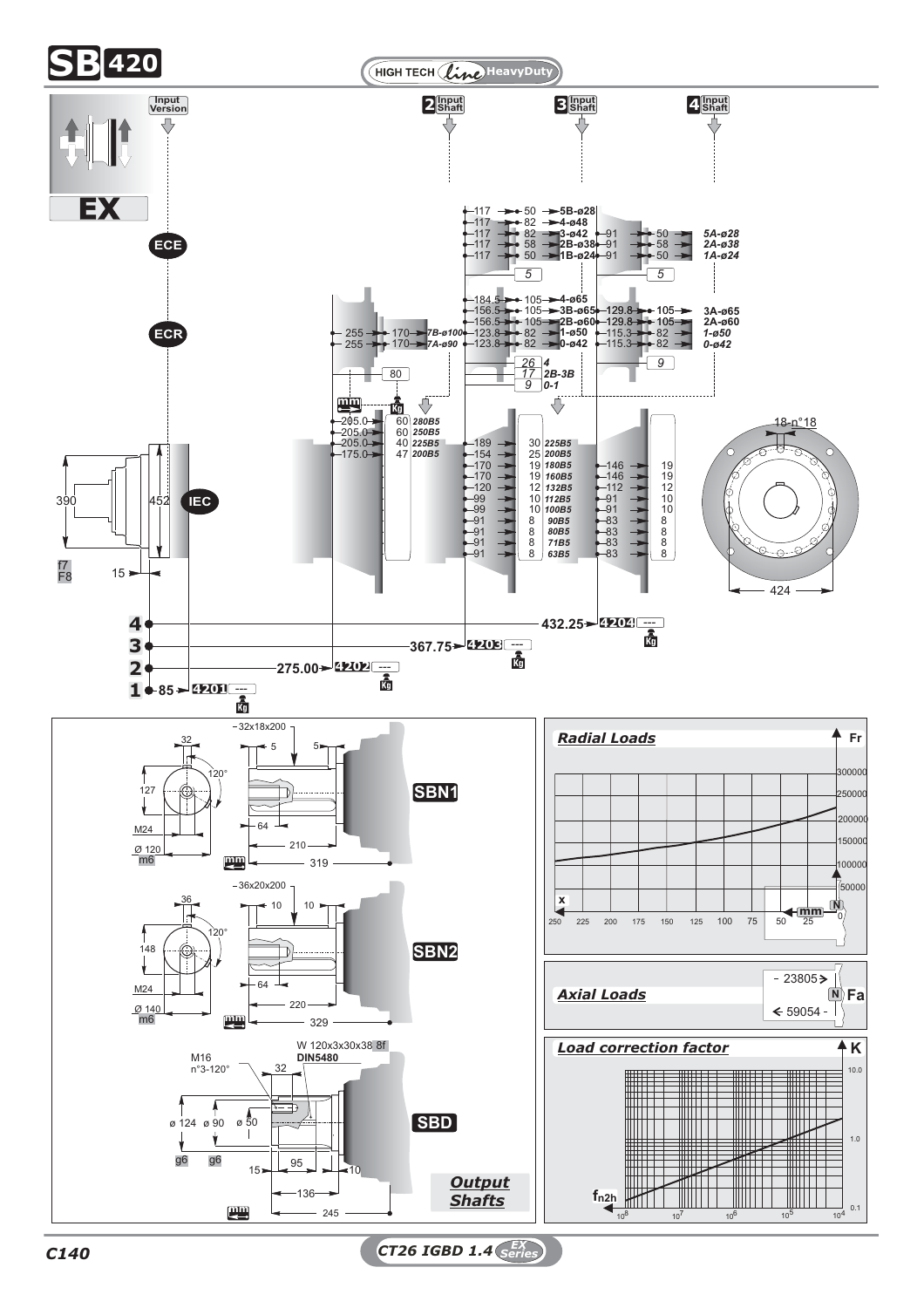



*CT26 IGBD 1.4 C141 EX Series*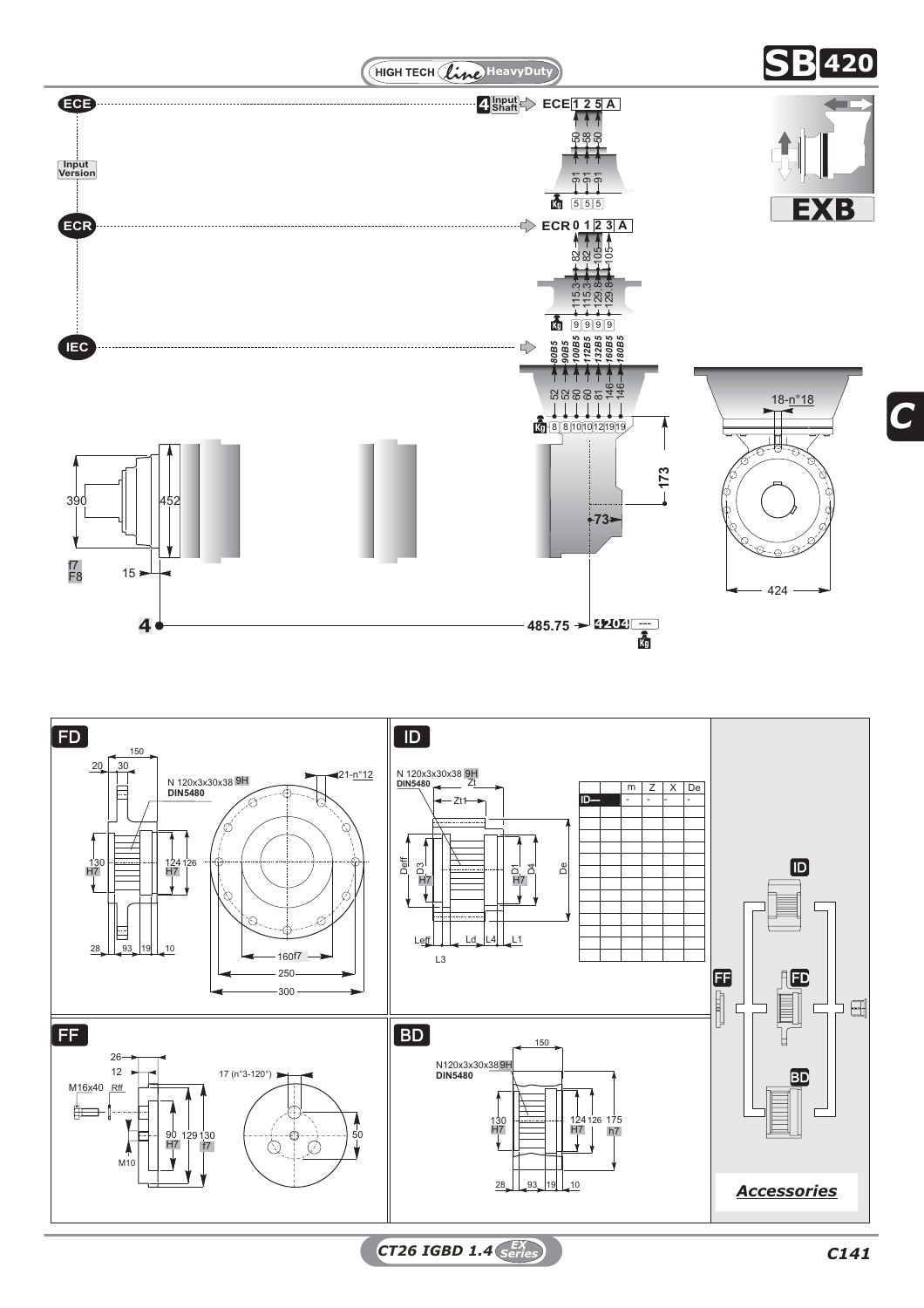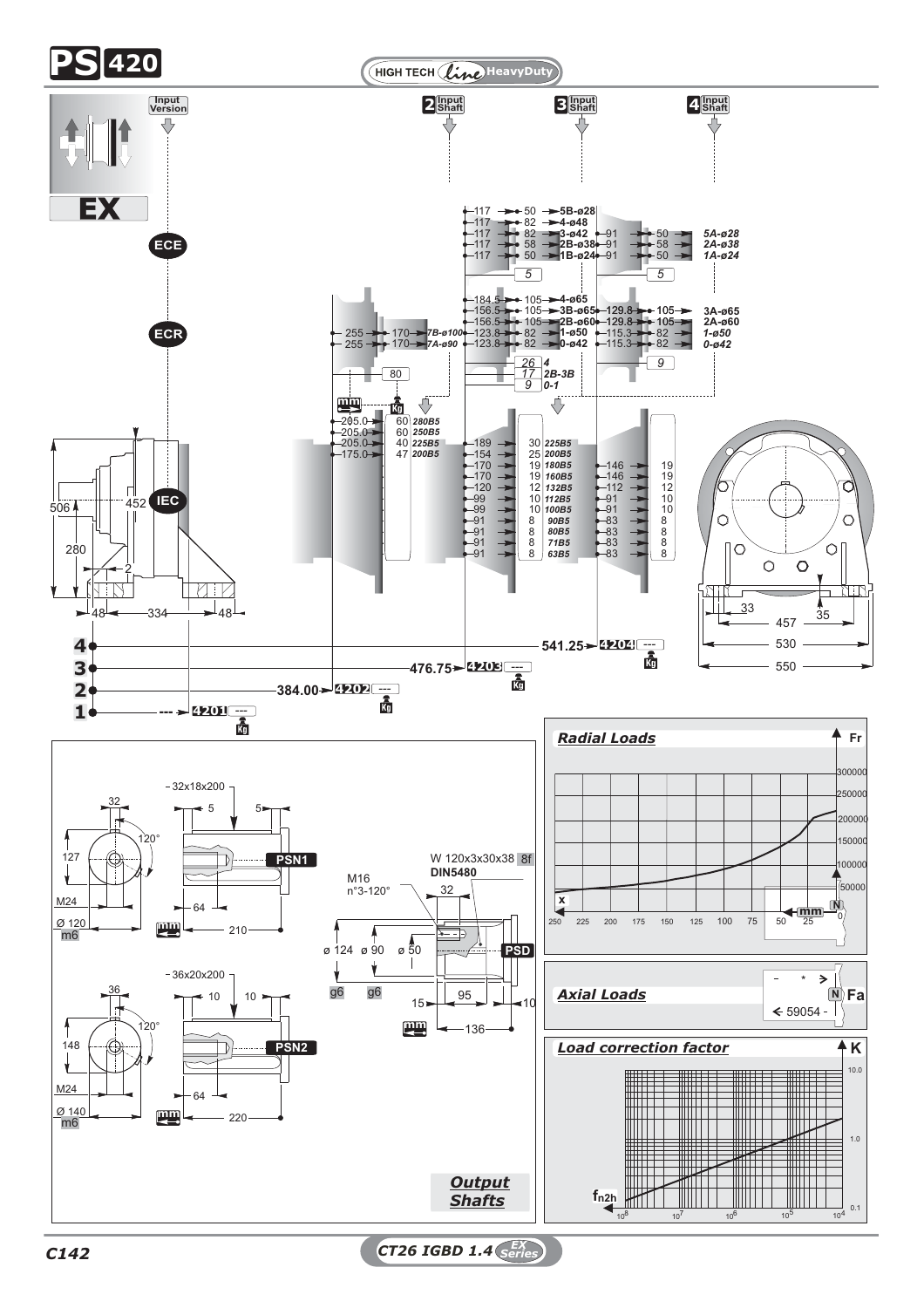

*CT26 IGBD 1.4 C143 EX Series*

28

 $93$  19 10  $|19|$ 

*Accessories*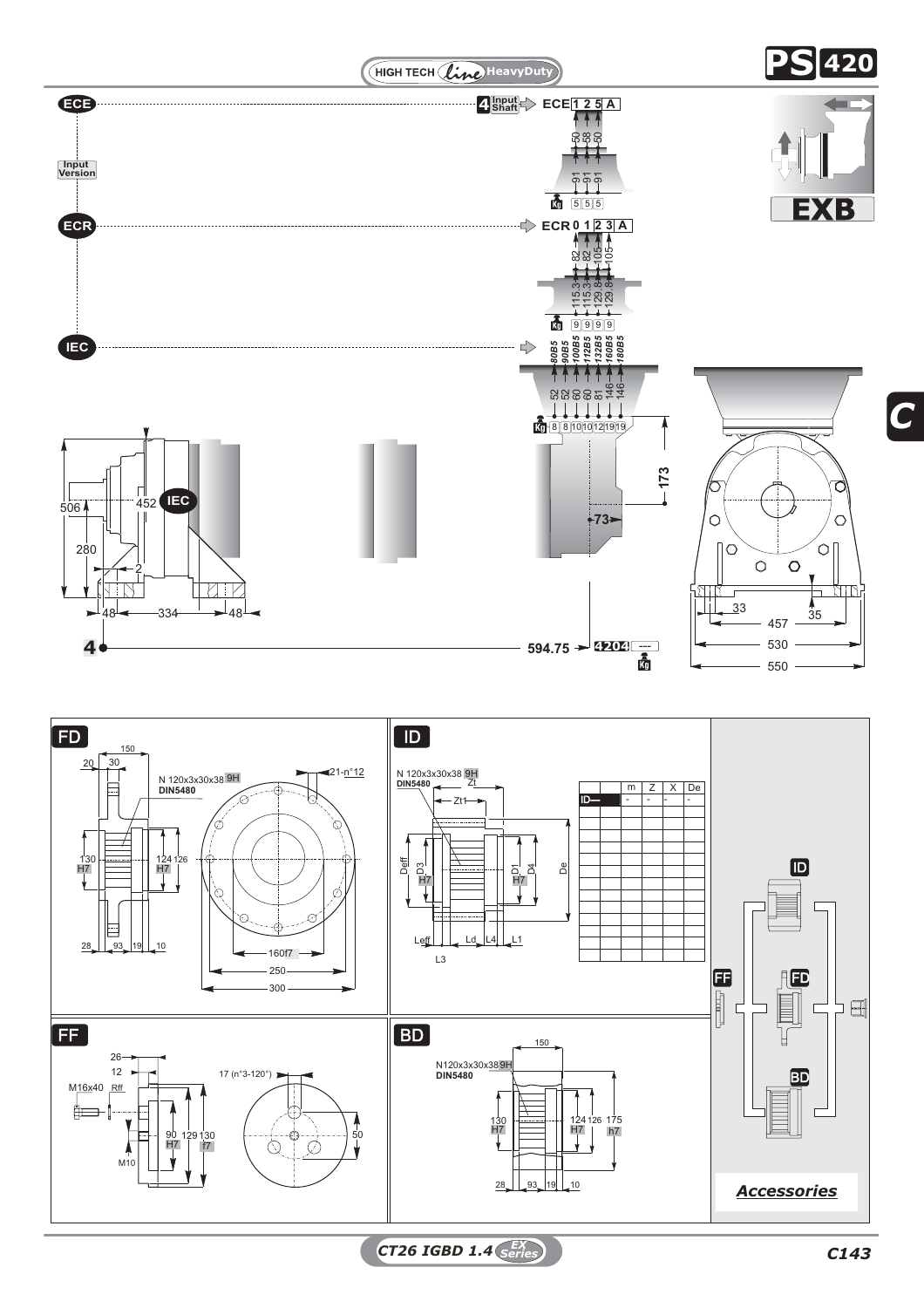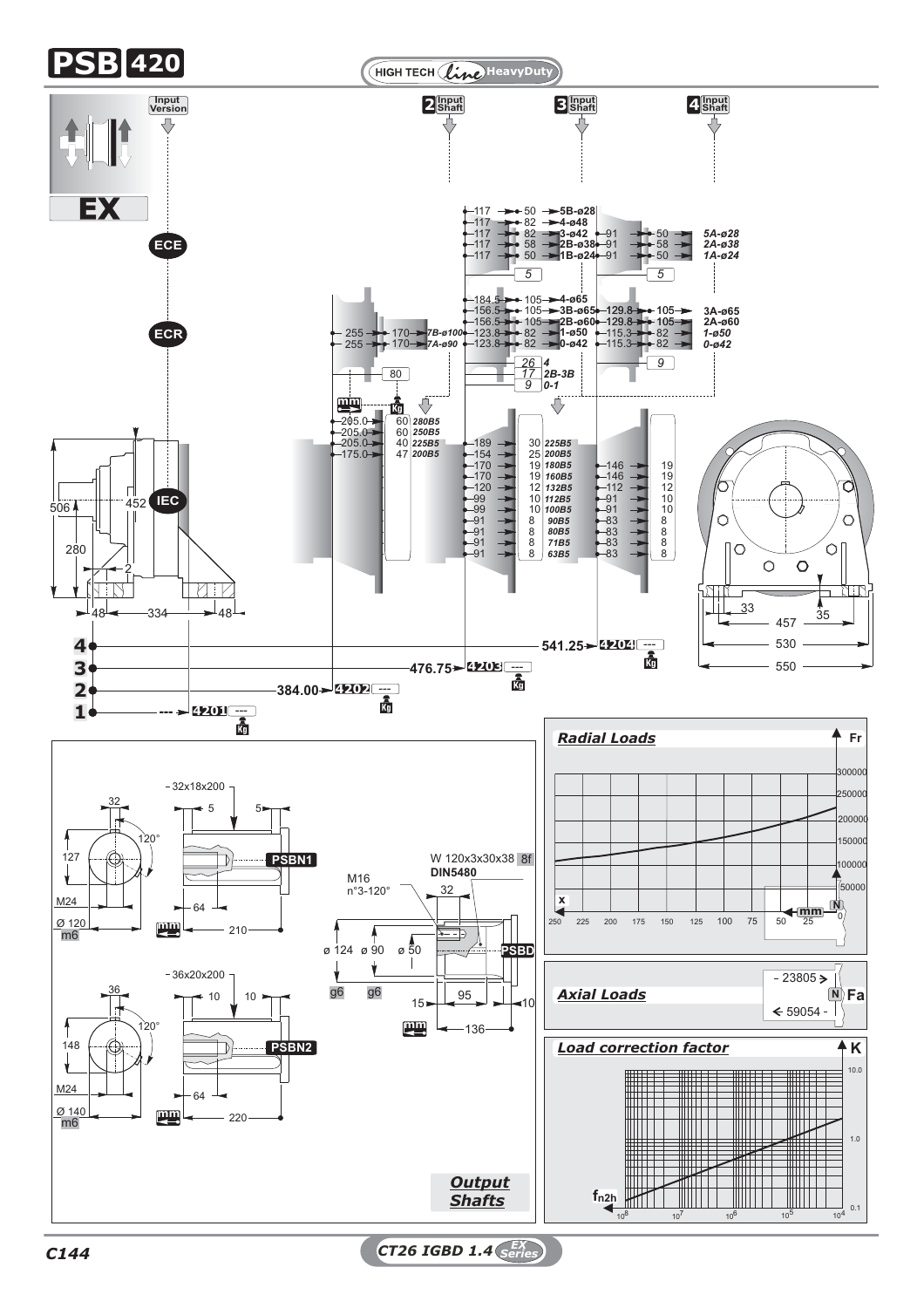

*CT26 IGBD 1.4 C145 EX Series*

*C*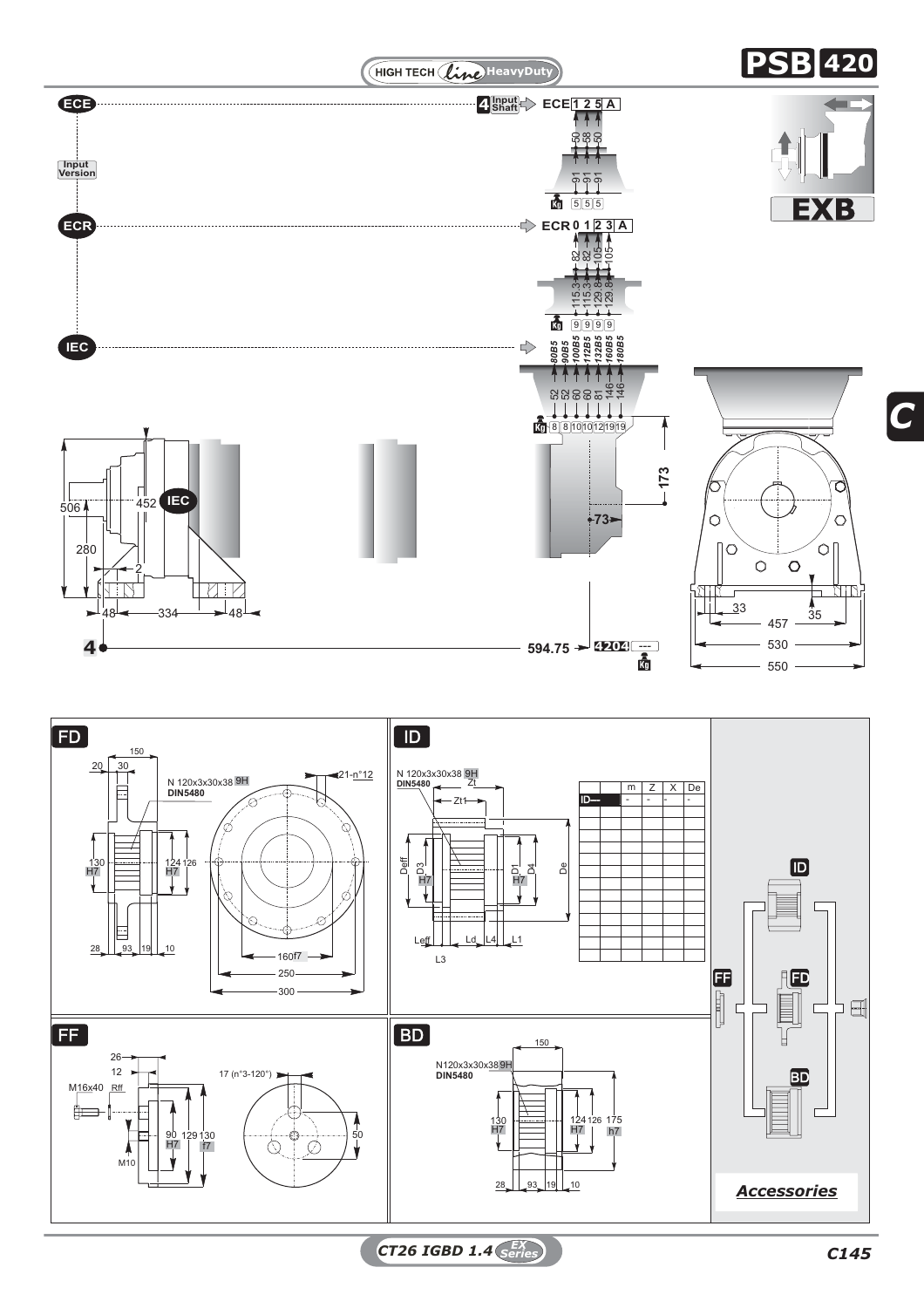

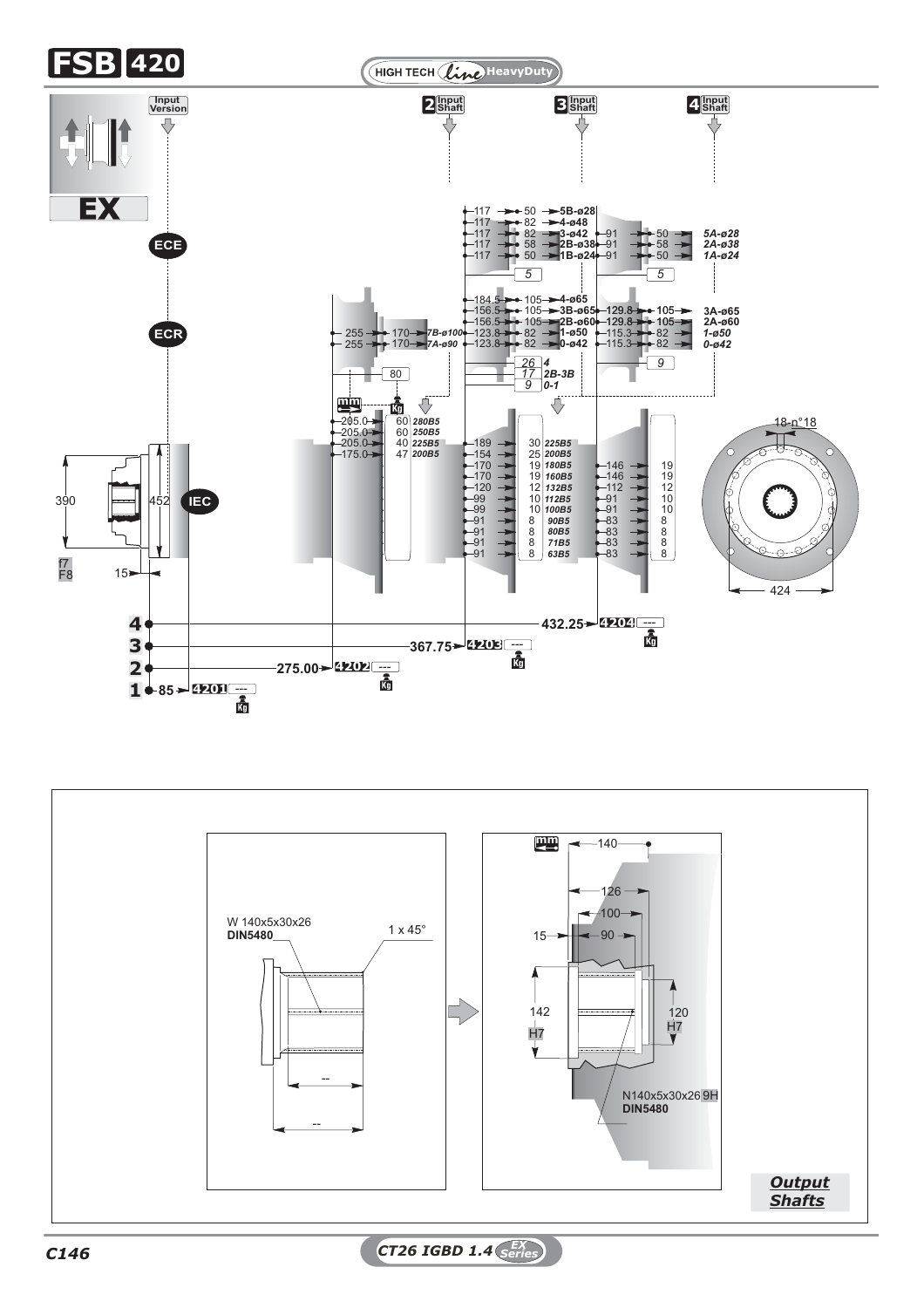



*CT26 IGBD 1.4 C147 EX Series*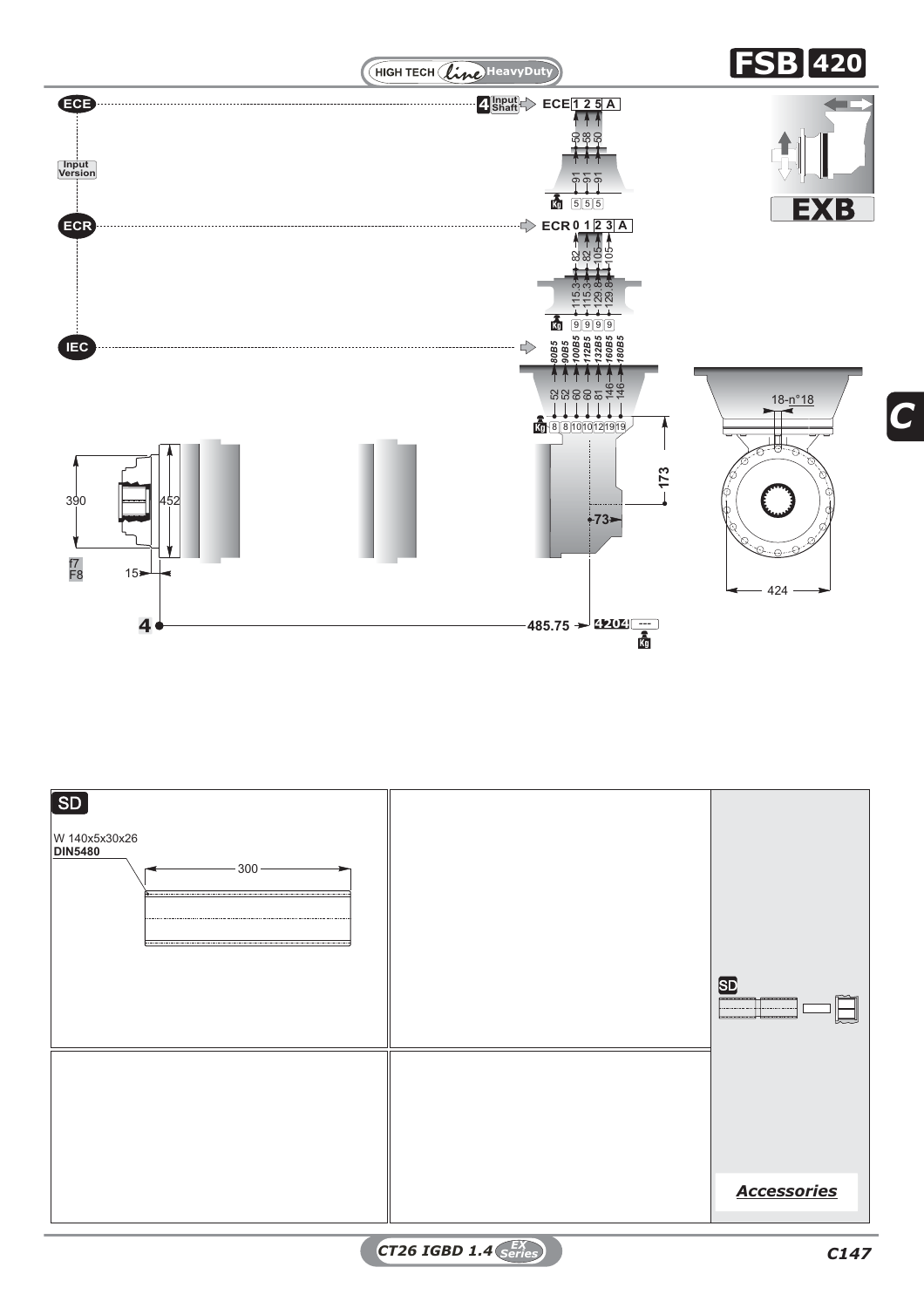



*C148 CT26 IGBD 1.4 EX Series*